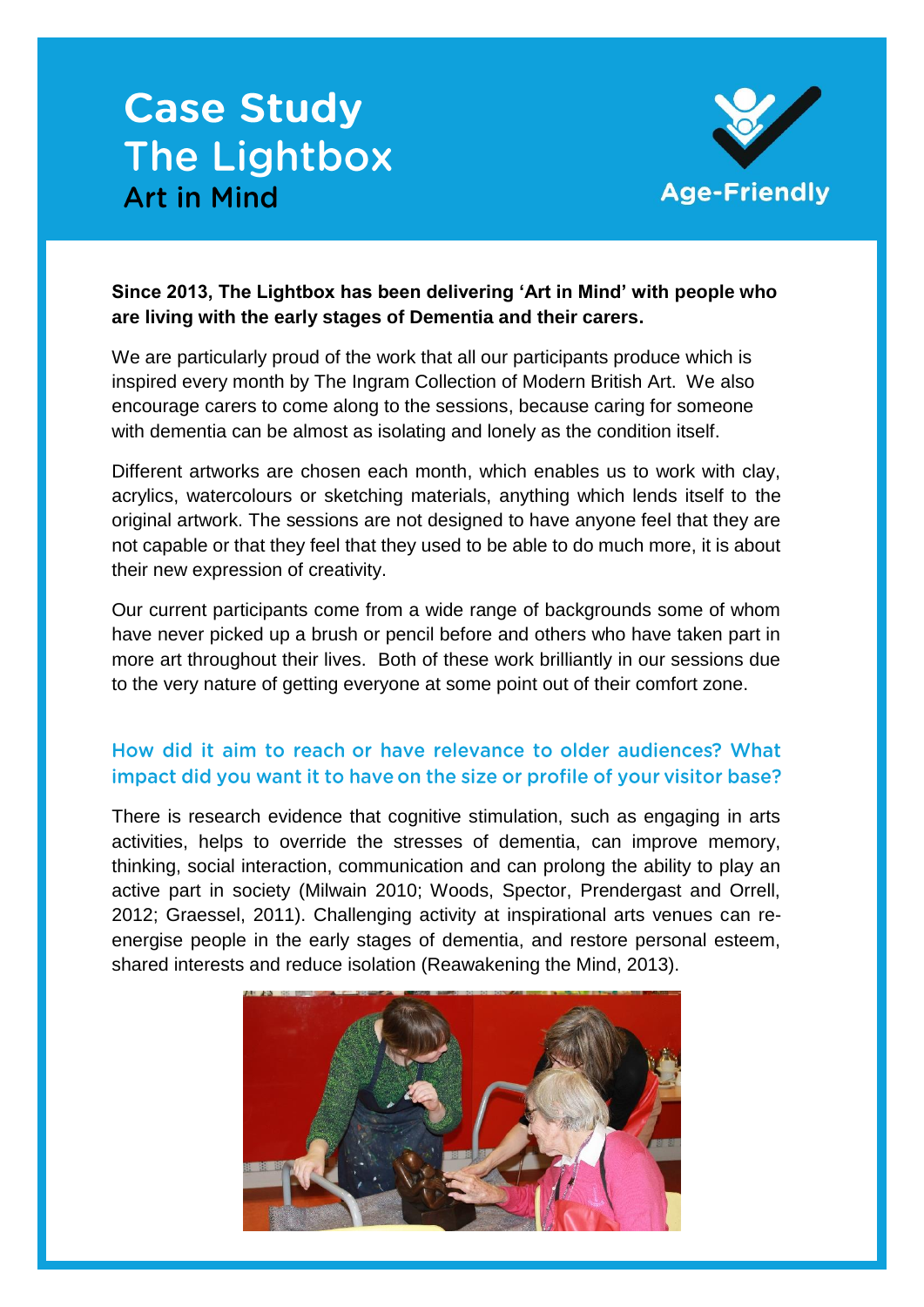We have a large demographic of older people in the Surrey area and so we wanted to work with the needs of our local residents to provide workshops which encouraged participation and learning new skills.

## What tools did you use to measure this impact? What key indicator did vou use to measure this impact?

We have mainly worked on anecdotal evidence of our sessions but also using elements of the Dementia Care Mapping reporting. The training we received for Dementia Car Mapping enabled us to think more person centred about their enjoyment and skills learnt. We found that the UCL Museums Wellbeing Measures toolkit was difficult to use with the group as they struggled with the phrasing and meanings behind the questions.

*"Just wanted to email you to say thank you for this morning. It was so wonderful to see Robert engaged and doing something that he enjoys. As you may have gathered he has trouble with motivation and concentration, so for him to sit for an hour and a half and do a whole painting was really significant. I think it has been an encouragement to Sue as she hasn't seen him like this for a long time. They've had a really tough journey just in getting the diagnosis, let alone the implications of it, so it's lovely for them to be able to do something positive together, and get back a little of what he's lost. And in such an accepting environment – I think Sue can find it quite challenging sometimes with him in public, but I think she could relax with you. It's also so wonderful to have an activity for people with dementia that isn't childish, as this is often the case with activities for the elderly and those with dementia."*

#### What other objectives were you hoping to achieve?

Each time we run a session and I see the joy it brings to all those involved, we know we are doing the right thing. Enabling people who are living with the early stages of dementia to learn a new skill and develop ideas that they may not have used before. Seeing how the family members, carers or supporters respond to their loved ones enjoying themselves and not focussing on any particular problem is worth its weight in gold.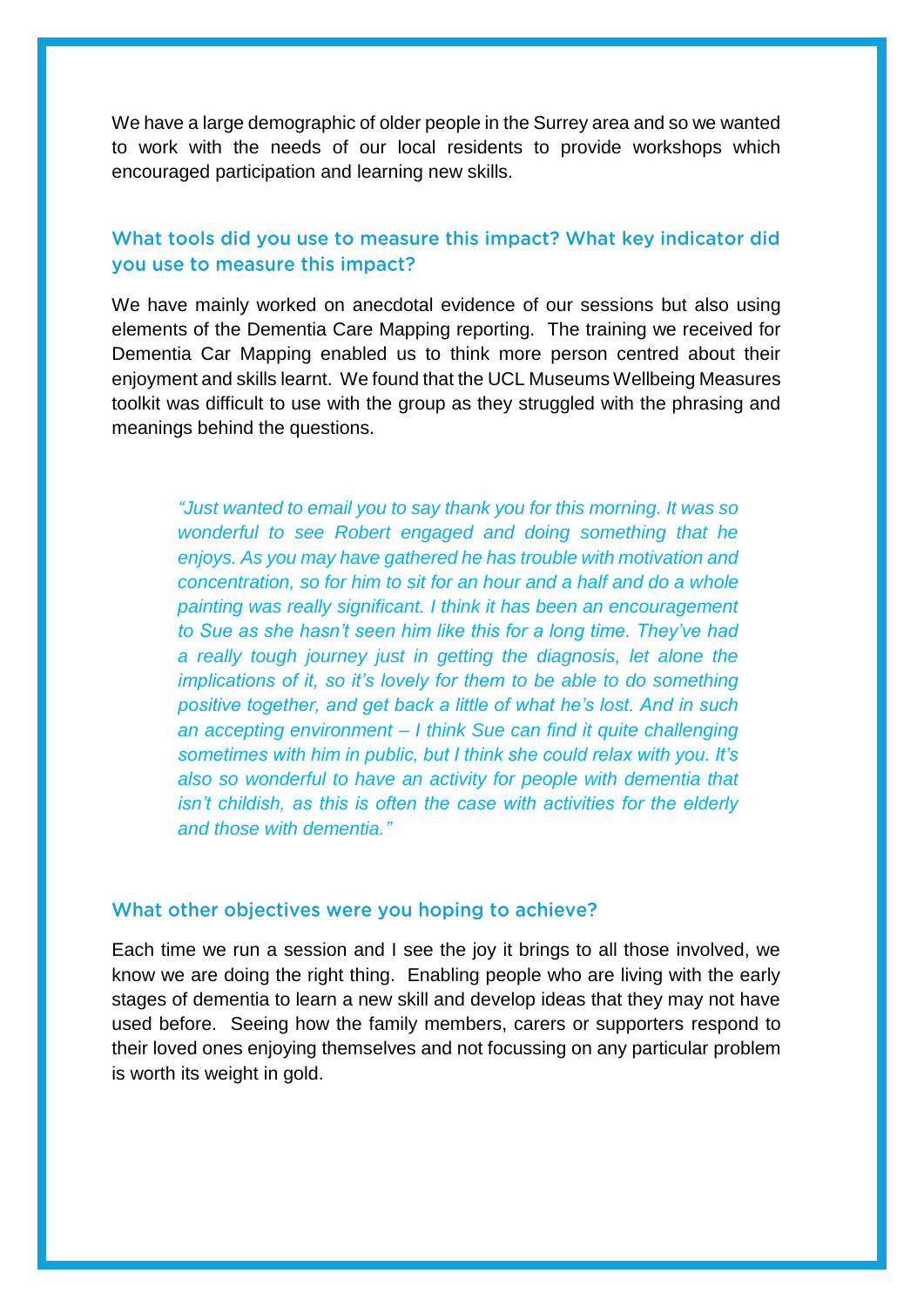#### Were there opportunities for this activity to be intergenerational?

This project works with family members and or carers specifically and so sometimes children of participants join in. We have been lucky to have a new grandson come to the workshops on occasion too, which is always a highlight for the participants.

### What worked well, what challenges did you face?

The Art in Mind programme has been so successful that we now run two separate groups so that we can inspire and encourage more people to take part. We keep the groups to the same people until they no longer want/can come along any further. This means that participants are in a comfortable environment and that the carers also get to know each other, which as we know, being a carer can be isolating also. The challenges in the beginning were to encourage people to trust us enough to want to come to the sessions. We worked with local groups and the Alzheimer's Society to promote the programme, but bringing someone who has just had a diagnosis to a new place is quite scary for the carer aswell. Managing expectations from participants can sometimes be difficult too as Dementia does not have a one set fits all approach and so some can find the environment and what they are doing difficult.

#### What have been the most important things you have learned?

I have learnt that to be flexible and adaptable is key, alongside very good biscuits – they make all the difference. Talking to people and gaining their trust is an important part too, checking in with the carers just as much as the participants. Dedicated volunteers are an important part too and ensuring that they are able to meet the demands of participants.